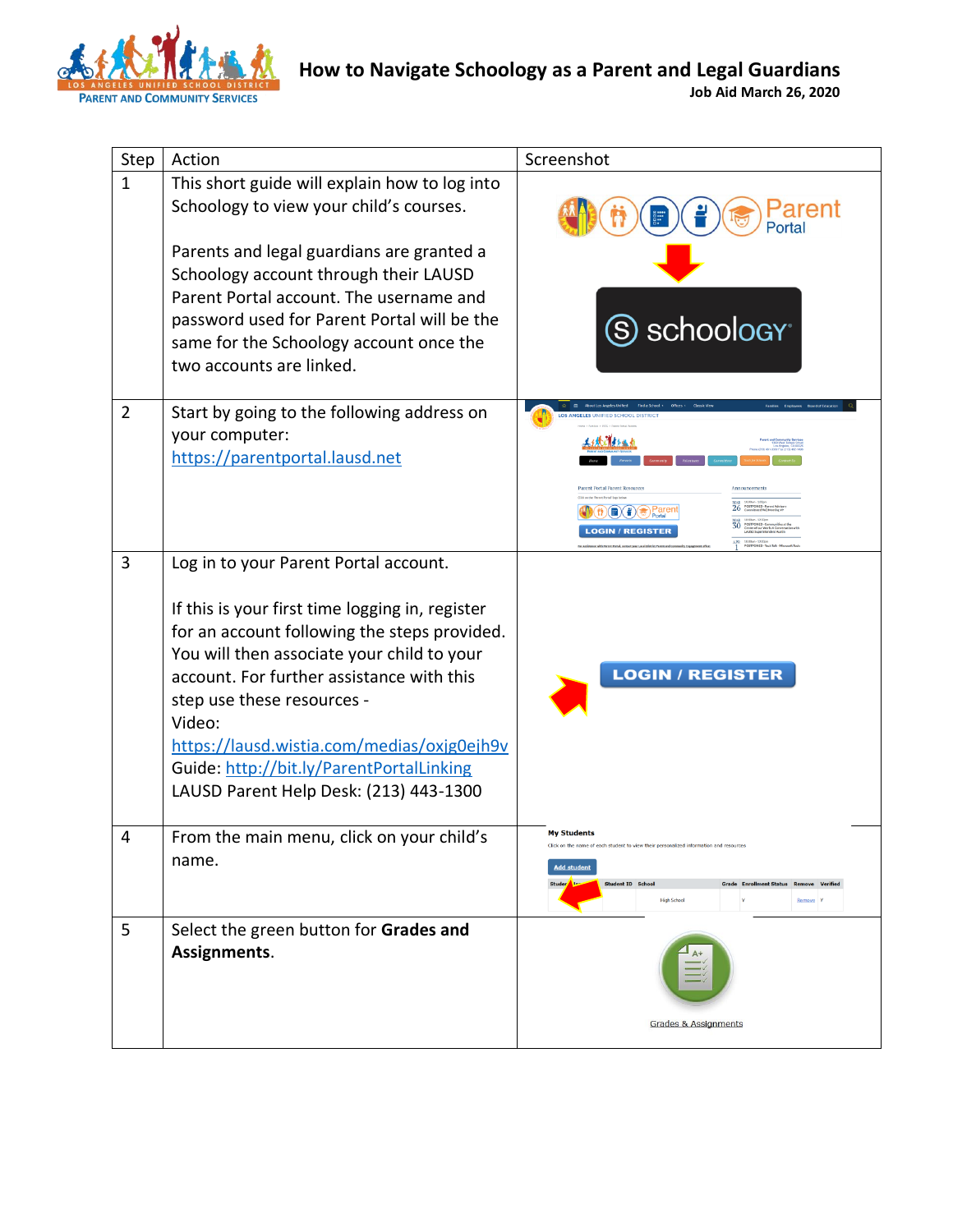

## **How to Navigate Schoology as a Parent and Legal Guardians**

**Job Aid March 26, 2020**

| 6  | Click on any Course Name assigned to your                                                                                                                                                                                                                           | <b>Course Name</b>                                                                      |
|----|---------------------------------------------------------------------------------------------------------------------------------------------------------------------------------------------------------------------------------------------------------------------|-----------------------------------------------------------------------------------------|
|    | child.                                                                                                                                                                                                                                                              | <b>SPANISH 1B</b>                                                                       |
|    | If this is your first time linking Parent Portal                                                                                                                                                                                                                    | <b>THEA LAB MS B</b>                                                                    |
|    | to Schoology, you will be asked to enter<br>your username and password. You will only                                                                                                                                                                               | <b>COLLEGE EDS</b>                                                                      |
|    | need to do this once.                                                                                                                                                                                                                                               | <b>HEALTH JH</b>                                                                        |
|    |                                                                                                                                                                                                                                                                     | <b>H ACC CC MATH 7B</b>                                                                 |
| 7  | You now have the option of logging into<br>Schoology in two ways, through Parent<br>Portal - https://parentportal.lausd.net<br>or through Schoology -<br>https://lms.lausd.net                                                                                      |                                                                                         |
| 8  | In Schoology, to switch between parent<br>view and student view, click on the upper<br>right corner of the Schoology page where<br>your name is displayed.                                                                                                          | Parent's Name<br>↵<br>Parent's Name<br><b>Student's Name</b><br><b>Student's School</b> |
|    | A dropdown menu will appear.                                                                                                                                                                                                                                        | Add Child<br>Your Profile                                                               |
|    | Select your student's name to see the<br>assignments and conversations your<br>student sees.                                                                                                                                                                        | <b>Student's School</b><br>Settings<br>$\rightarrow$ Logout                             |
| 9  | You will know that you are viewing as your<br>child because the top of the screen will<br>indicate that you are viewing as [your<br>child's name].                                                                                                                  | <b>◎</b> You are viewing as                                                             |
|    | Note: to protect the privacy of other<br>students in your child's classes, you will not<br>be able to see other students' names or<br>comments.                                                                                                                     |                                                                                         |
| 10 | On the left side of the screen, you will see<br>an option to view Student Activity or<br><b>Enrollments. Student Activity is a running</b><br>record of announcements posted by your<br>child's teachers and school staff.<br><b>Enrollments allows you to view</b> | <b>Student Activity · Enrollments</b>                                                   |
|    | announcements class by class.                                                                                                                                                                                                                                       |                                                                                         |